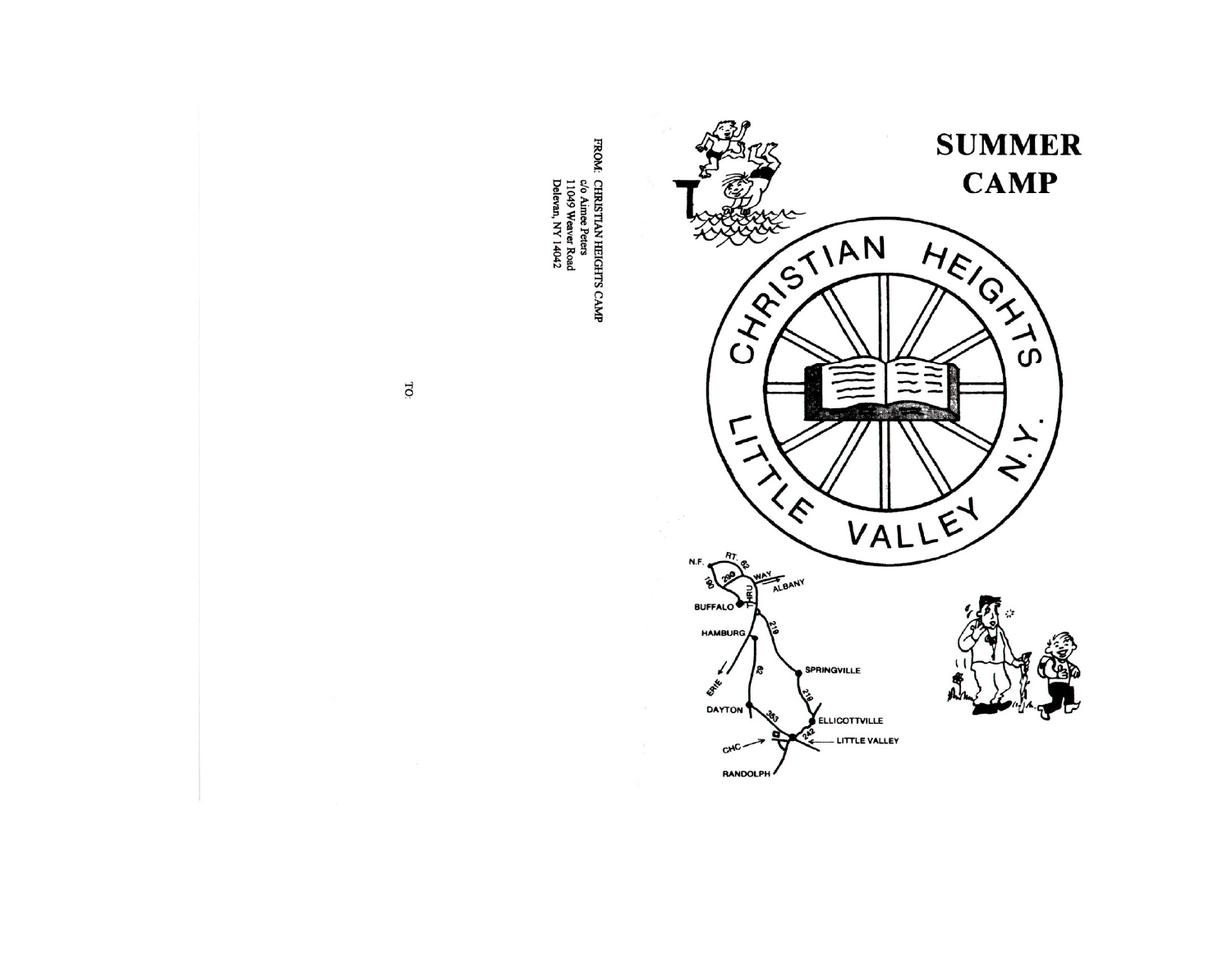| <b>FEES</b>                                 | By June 1 | After June 1 |
|---------------------------------------------|-----------|--------------|
| First camper in family                      | \$155.00  | \$180.00     |
| Additional camper or second week   \$125.00 |           | \$150.00     |
|                                             |           |              |

#### **PRE-REGISTRATIONS MUST BE RECEIVED BY JUNE 20.**

 A \$35.00 deposit for each camper must be sent in with the preregistration form. It is non-refundable unless summer school is required or Camp cannot open (because of Covid 19, for example). The balance of the fee is payable upon registration at the camp.

Make your reservation early to avoid being disappointed!

#### **The health form and parent response form will be sent to you with a confirmation letter after you pre-register. \*\*\*Complete them and bring them with you to camp.\*\*\***

**AGAIN THIS YEAR:** each camper who pre-registers will receive a CHC T-shirt. Be sure you indicate on the pre-registration form the size shirt you want. Pre-registrations received after June 1 cannot be assured a shirt.

**DIRECTIONS TO CAMP**<br>From Niagara Falls, follow the Youngman Expressway (I-290) to the Thruway (I-90) west, toward Erie. At Exit 55 take the 219 south to Ellicottville. Turn right on Rt. 242 through Ellicottville and Little Valley (left at light) and one mile south of the village turn right on Dutch Hill Road. Camp is at the top of the hill on the right.

 **The mailing address at Christian Heights is 9414 Dutch Hill Road, Little Valley, NY 14755. The telephone number is (716) 938-6800.**

| <b>PRESIDENT</b>       | Lauretta Peters  | 716 938-6800 |
|------------------------|------------------|--------------|
| <b>VICE-PRESIDENT</b>  | George L. Brown  | 716 754-4751 |
| <b>TREASURER</b>       | Barb Kolodziej   | 716 283-1099 |
| <b>SECRETARY</b>       | Aimee Peters     | 716 913-8671 |
| <b>WEEK 1 DIRECTOR</b> | Tina Jernatowski | 716 880-9842 |
| <b>WEEK 2 DIRECTOR</b> | Aimee Peters     | 716 913-8671 |

#### **COPIES OF THIS BROCHURE/PRE-REGISTRATION FORM CAN BE FOUND AT [www.christianheightscamp.com](http://www.christianheightscamp.com/)**

# **WHAT TO BRING**

 The following materials and clothing are required and should be identified with the camper's name:

| Bible                                            | notebook and pencil |  |
|--------------------------------------------------|---------------------|--|
| 2 towels                                         | 2 washcloths        |  |
| laundry bag for soiled clothes                   | toiletries          |  |
| jeans/slacks - play clothes                      | boots and rain coat |  |
| swimsuit (no bikinis)                            | heavy jacket        |  |
| sunblock                                         | insect repellant    |  |
| sleeping bag or 3 blankets (it can be very cold) |                     |  |

The Health Department requires that when hiking all campers wear long pants tucked into their socks or with boots. **At all times, campers are expected to dress appropriately for a Christian camping environment. Modest clothing is required.** *For example: tank tops, spaghetti strap tops, short shorts, etc., are not acceptable.*

A camper may bring a camera with film and a flashlight with batteries.

 Campers **are not permitted** to have in their possession at camp radios, CD or tape players, cellular telephones, computers, iPods, MP3 players, etc. Camp's emphasis is to provide an experience with our Creator and the natural environment He made. High-tech hardware detracts from this experience. Cell phones, iPads, etc., may be used under supervision in Shepherd's Staff during rest period (after showers). They will be kept securely in Shepherd's Staff at all other times.

 **The camp and staff cannot assume any responsibility for any personal items.**

# **STATE PERMIT**

 New York State law requires that Christian Heights be permitted by the Department of Health and that it be inspected twice annually. The inspection reports are filed at the camp during the sessions and at the president's home during the off-season. The president's phone number is included in this brochure.

#### **VISITORS**

 Visitors are welcome but must report your presence immediately to the camp director. Parental visits to campers may lead to homesickness and are discouraged during the week.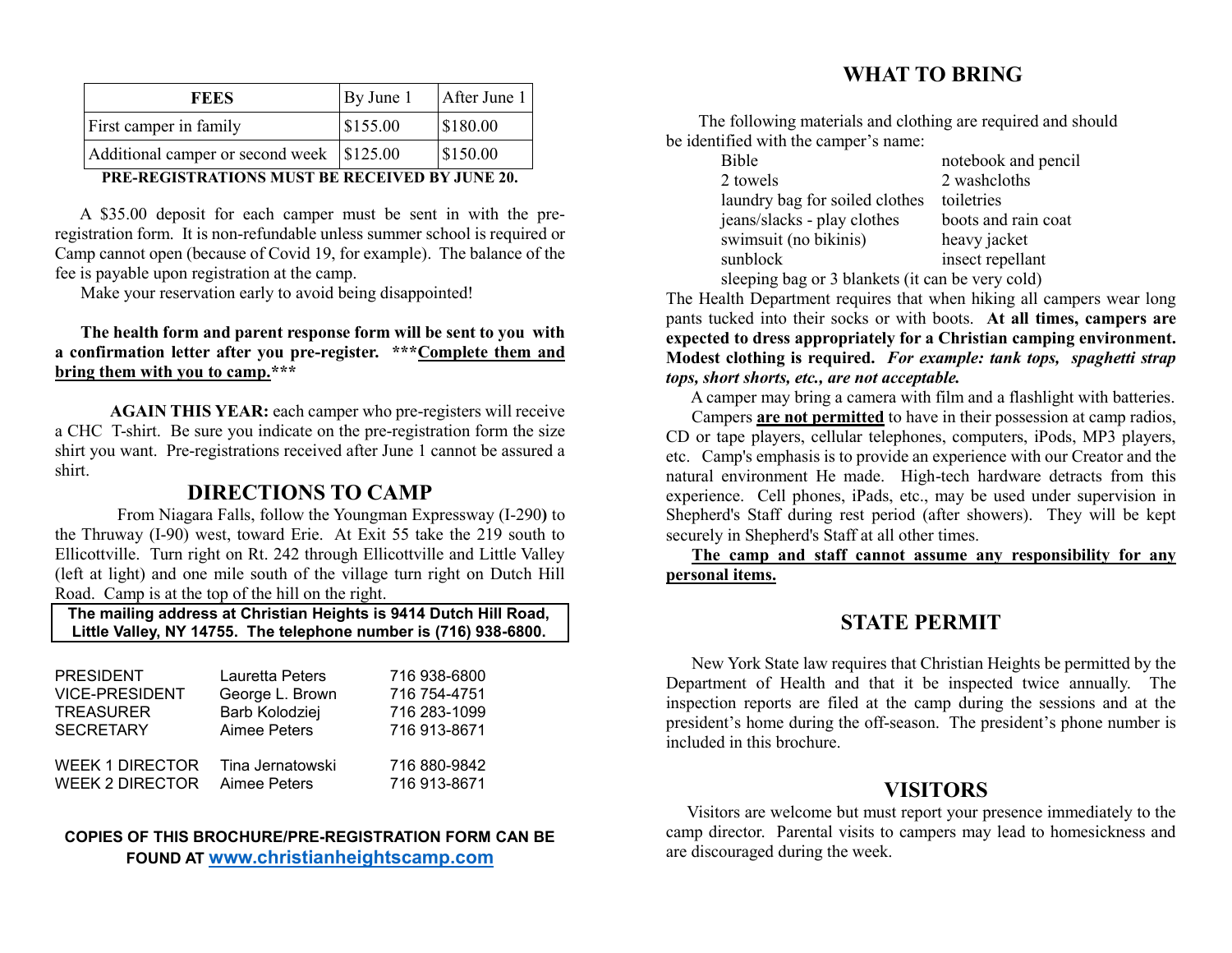## **HEALTH**

A nurse or EMT is required to be on staff at camp. Other staff members have first aid and CPR certification.

The meals are planned to provide adequate nutrition. The menu is provided to the Department of Health and sanitary kitchen conditions are carefully followed. **Do NOT send special food for your camper unless it is medically required.** Do NOT bring snack foods unless donated for the entire camp.

 Alcoholic beverages, illegal drugs, smoking, and possession of weapons are obviously forbidden. All medications are kept locked in the infirmary.

As required by the NYS Health Department, each camper must bring to camp a NEW and COMPLETED Health Form. Do NOT send it. **IT MUST INCLUDE IMMUNIZATION DATES.** (Please note additional information in the "REGISTRATION" section.) The Health Form will be sent to you after you pre-register. In the event that a camper is diagnosed as having a contagious illness the family must return him/her home if requested. Campers are **NOT** permitted to leave the campgrounds (other than for camp activities which are properly supervised) without a parent unless permission is granted in writing. This includes trips between camp and home. Camp is required to log who brings the camper and who takes the camper home.

# **DONATIONS**

Since the campers' fees cover only part of the camp's budget, a substantial portion of Christian Heights' income is donated. Donations of food (excluding home processed), craft supplies, building materials, money and pre-camp labor are necessary and much appreciated.

Direct donations to Christian Heights are the most effective as there is no administration fee paid for fund raising. However, a core of friends supports Christian Heights through the Donor Choice Program of the United Way or Truist. If your place of employment encourages you to give to the United Way, please consider **DESIGNATING "CHRISTIAN HEIGHTS CAMP**" as your donor choice. Currently, supporters are designating CHC in the United Ways of Buffalo/Erie County, Cattaraugus County, Greater Niagara, and Central New York. CHC welcomes any questions you have regarding this. If you make purchases at Amazon, please sign-up for AmazonSmile and choose Christian Heights, Inc.

# **WHY CHRISTIAN HEIGHTS?**

 The Christian Heights camp program is designed to tell campers of Jesus' love, to help them learn to practice a love like His and to stimulate growth in His love. The Camp is non-sectarian. It is operated by an independent group of believers who are concerned with proclaiming Christ as savior. It seeks the unity of all believers that Jesus prayed for.

# **CAMP SESSIONS 2022**

| DATF       | AGES | <b>DIRECTOR</b>              |
|------------|------|------------------------------|
| July 10-16 |      | 8-16 Tina Jernatowski        |
|            |      | July 17-23 8-16 Aimee Peters |

Tina has called Camp her family for the last 15 years. She started as a camper and then found her favorite spot as counselor for the girls' cabins. Each summer, she has loved laughing, praying, and growing up with some favorite friends. Tina works full time as a registered dietitian throughout western New York. This will be her first year as director of Camp. She cannot wait to see campers laughing, singing, running, and seeing Jesus at work! You can always find Tina on the slip-n-slide, playing volleyball, or leading a devotional until the girls fall asleep!

Aimee Peters will be the Director for the second week. She is a home school mom and teacher. Aimee was a camper at Christian Heights back when the Murph was in use. Since 2000, she has been volunteering each year, in various roles including counselor, lifeguard, activities director, Assistant Director and Director. Christian Heights is a place where Aimee truly believes everyone can feel God's Spirit at work.

## **A HEALTHY CAMP**

The staff and Board of Directors are committed to having a safe and healthy experience for every camper. To achieve this goal requires a cooperative team effort. It starts with the preparation at home. It means that all who come to Camp are free of infectious diseases, have a completed health form and are screened by Camp's medical director.

Christian Heights works closely with the Cattaraugus Department of Health to ensure that our facilities and practices conform to the highest possible standards of physical, mental and spiritual health.